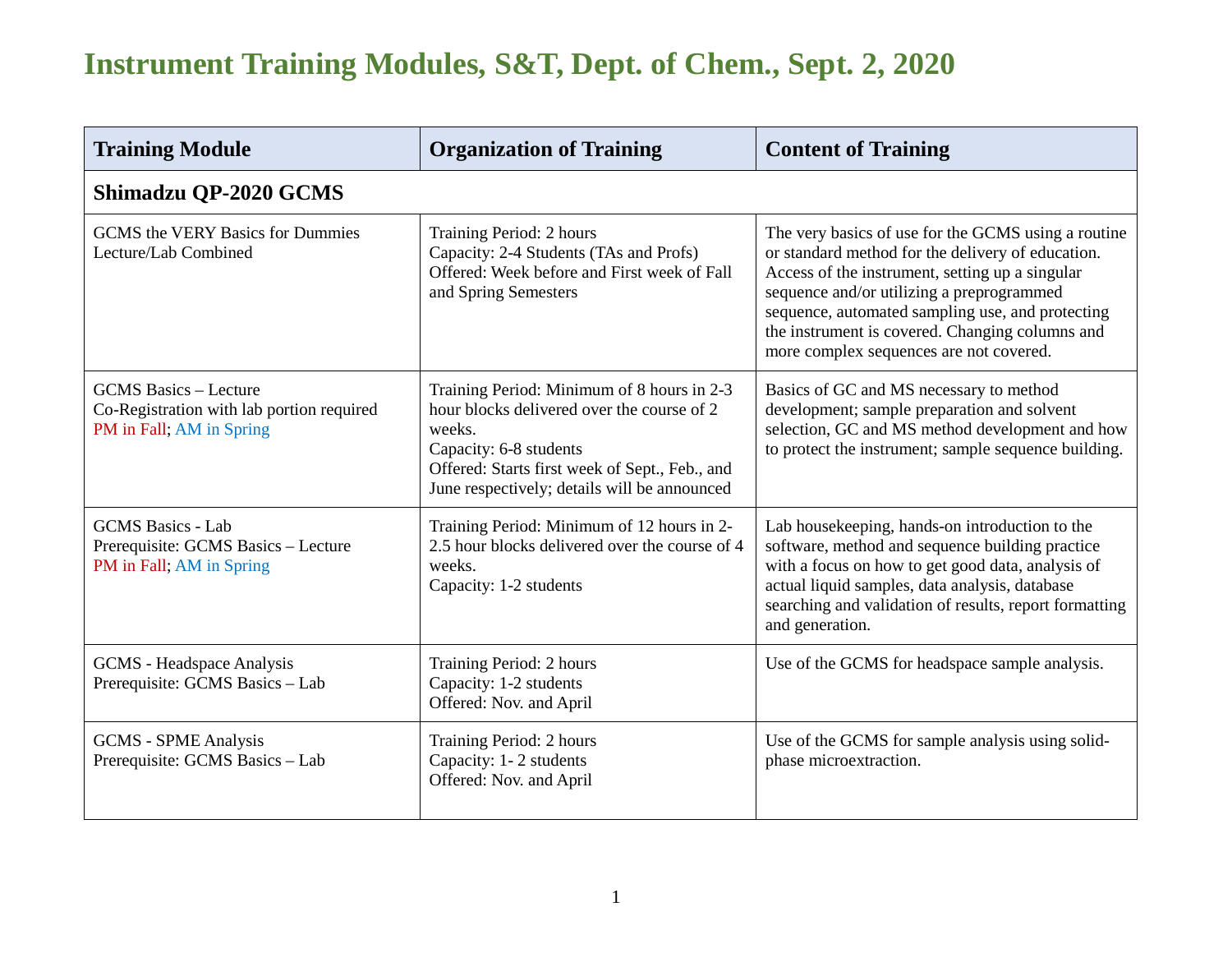| <b>Training Module</b>                                       | <b>Organization of Training</b>                                                                                                                 | <b>Content of Training</b>                                                                                                                                                                                                                                                                                   |  |  |
|--------------------------------------------------------------|-------------------------------------------------------------------------------------------------------------------------------------------------|--------------------------------------------------------------------------------------------------------------------------------------------------------------------------------------------------------------------------------------------------------------------------------------------------------------|--|--|
| <b>Thermo Nicolet iS50 FTIR</b>                              |                                                                                                                                                 |                                                                                                                                                                                                                                                                                                              |  |  |
| <b>FTIR General</b><br>AM in Fall; PM in Spring              | Training Period: 3 hours<br>Capacity: 1-2 students<br>Offered: Sept. & Oct., Feb. & March, and<br>June, respectively; details will be announced | Lab housekeeping, a few fundamentals regarding<br>FTIR, experiment configuration, data acquisition<br>using the main sample compartment and the built-in<br>ATR using liquid and solid samples; data display,<br>formatting, and saving; a little data interpretation;<br>analysis of user samples; cleanup. |  |  |
| FTIR – Pressing Solid Samples<br>Prerequisite: FTIR General  | Training Period: 1 hour<br>Capacity: 1-2 students<br>Offered: As needed.                                                                        | Pressing of solid samples for analysis in<br>transmission mode. (Due to the popularity of the<br>ATR method, this topic is no longer covered in the<br>general training.)                                                                                                                                    |  |  |
| <b>FTIR Advanced - Near-IR</b><br>Prerequisite: FTIR General | Training Period: 2 hours<br>Capacity: 1-2 students<br>Offered: As needed.                                                                       | Use of the FTIR in the near-IR range.                                                                                                                                                                                                                                                                        |  |  |
| FTIR Advanced - Far-IR<br>Prerequisite: FTIR General         | Training Period: 2 hours<br>Capacity: 1-2 students<br>Offered: As needed.                                                                       | Use of FTIR in the far-IR range.                                                                                                                                                                                                                                                                             |  |  |
|                                                              |                                                                                                                                                 |                                                                                                                                                                                                                                                                                                              |  |  |
| <b>Magritek Spinsolve Benchtop NMR</b>                       |                                                                                                                                                 |                                                                                                                                                                                                                                                                                                              |  |  |
| <b>Benchtop NMR – Basics</b>                                 | Training Period: 2 hours<br>Capacity: 1-2 students<br>Offered: As needed.                                                                       | Lab housekeeping, sample prep, shimming the<br>magnet, acquisition of <sup>1</sup> H and <sup>13</sup> C spectra, data<br>interpretation, analysis of user samples.                                                                                                                                          |  |  |
| Benchtop NMR - Advanced<br>Prerequisite: FTIR General        | Training Period: 3 hours<br>Capacity: 1-2 students<br>Offered: As needed.                                                                       | Multidimensional and multinuclear<br>experiments.                                                                                                                                                                                                                                                            |  |  |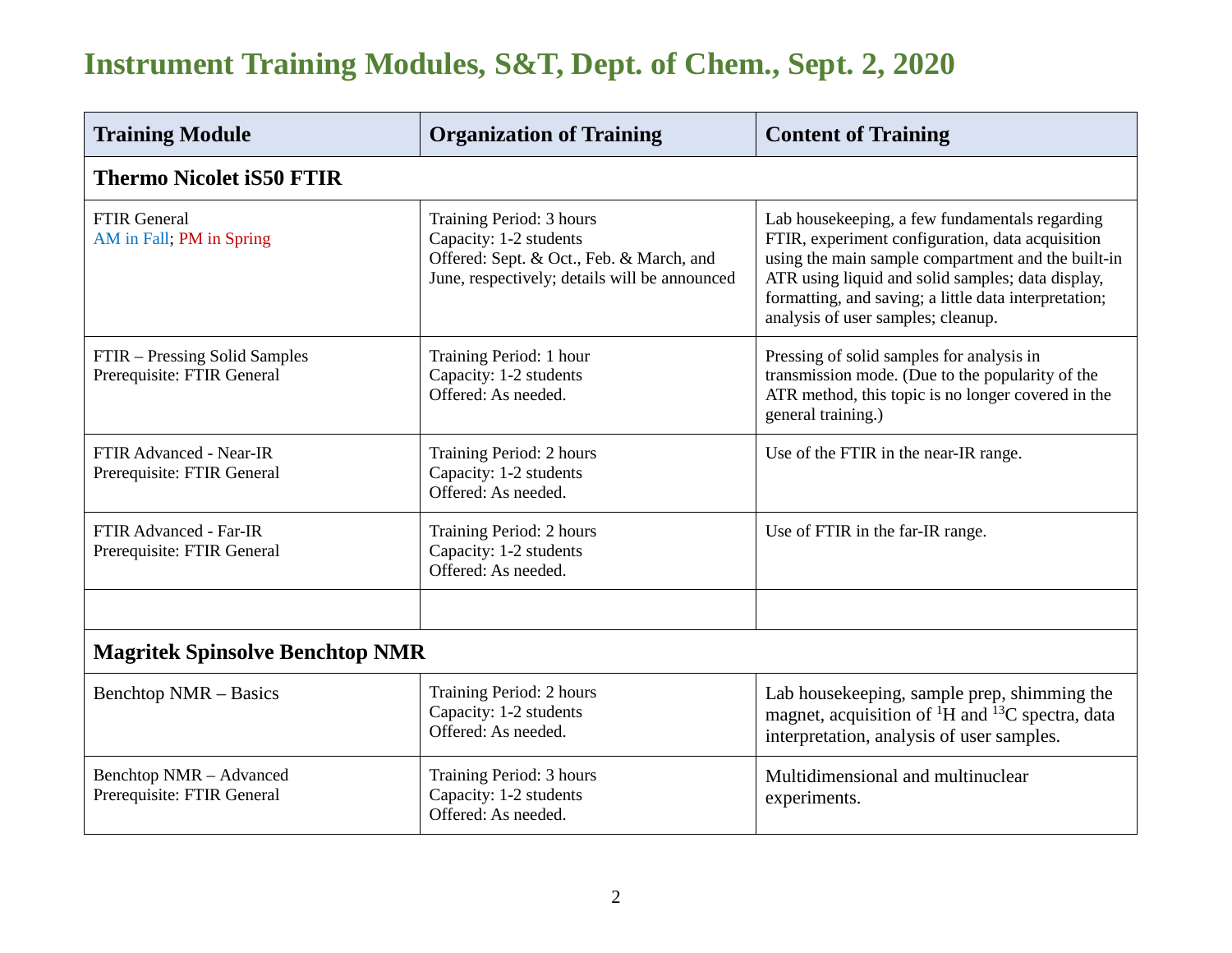| <b>Training Module</b>                                     | <b>Organization of Training</b>                                                    | <b>Content of Training</b>                                                                                                                                                                                                                 |  |  |
|------------------------------------------------------------|------------------------------------------------------------------------------------|--------------------------------------------------------------------------------------------------------------------------------------------------------------------------------------------------------------------------------------------|--|--|
| <b>Edinburgh Instruments FS5 Fluorescence Spectrometer</b> |                                                                                    |                                                                                                                                                                                                                                            |  |  |
| Fluorescence – Basics                                      | Training Period: 3 hours<br>Capacity: 1-2 students<br>Offered: Nov., April, July   | Lab housekeeping, fundamentals regarding<br>fluorescence, emission scans vs. excitation<br>scans and Ex/Em mapping and acquisition of<br>each, user samples and ways to look at the data.                                                  |  |  |
| Fluorescence – Lifetime measurement                        | Training Period: 2 hours<br>Capacity: 1-2 students<br>Offered: As needed.          | Use of the instrument to measure fluorescence<br>lifetimes.                                                                                                                                                                                |  |  |
| Fluorescence – Phosphorescence                             | Training Period: 2 hours<br>Capacity: 1-2 students<br>Offered: As needed.          | Use of the instrument to measure<br>phosphorescence lifetimes.                                                                                                                                                                             |  |  |
| Fluorescence – Quantum Yield                               | Training Period: 2 hours<br>Capacity: 1-2 students<br>Offered: As needed.          | Use of the instrument to determine quantum<br>yields.                                                                                                                                                                                      |  |  |
|                                                            |                                                                                    |                                                                                                                                                                                                                                            |  |  |
| <b>Exeter CE-440 CHN Analyzer</b>                          |                                                                                    |                                                                                                                                                                                                                                            |  |  |
| CHN - Basics                                               | Training Period: 1 day<br>Capacity: 1-2 students<br>Offered: Scheduled on request. | Lab housekeeping; instrument theory, practice,<br>and limitations; sample prep including use of<br>the microbalance; preparation, calibration and<br>checking of the instrument, student sample runs<br>and data quality; troubleshooting. |  |  |
| CHN - Low-combustible Samples (Lecture<br>only)            | Training Period: 1 hour<br>Capacity: Small group<br>Offered: Scheduled on request. | Analysis of samples with low combustible<br>content.                                                                                                                                                                                       |  |  |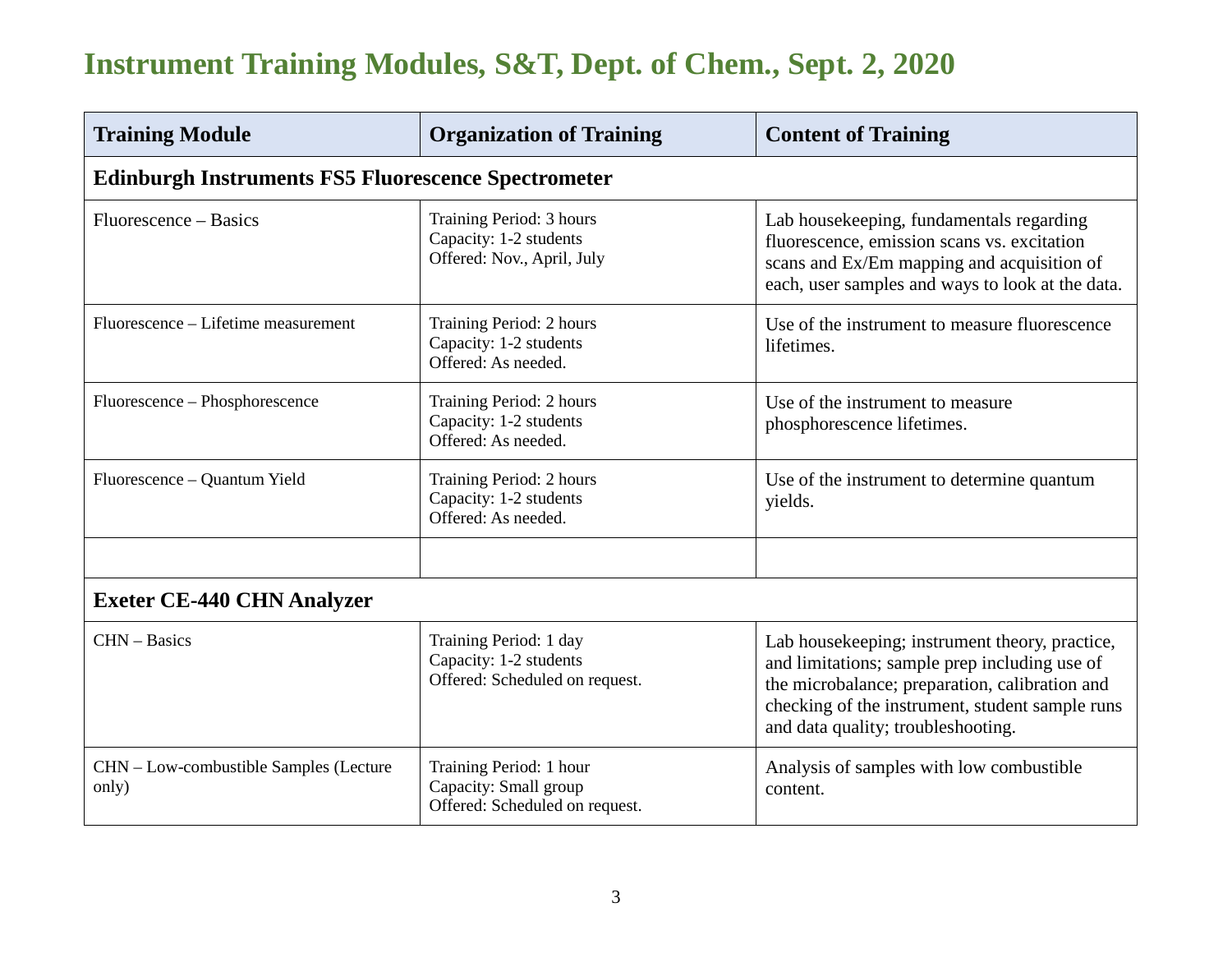| <b>Training Module</b>                                                                                                                                                     | <b>Organization of Training</b>                                                                                                           | <b>Content of Training</b>                                                                                                                                                                    |  |  |
|----------------------------------------------------------------------------------------------------------------------------------------------------------------------------|-------------------------------------------------------------------------------------------------------------------------------------------|-----------------------------------------------------------------------------------------------------------------------------------------------------------------------------------------------|--|--|
| <b>Sartorius ME5 Microbalance</b>                                                                                                                                          |                                                                                                                                           |                                                                                                                                                                                               |  |  |
| Microbalance Use                                                                                                                                                           | Training Period: 1 hour<br>Capacity: 1-2 students<br>Offered: Scheduled on request.                                                       | Proper use of the microbalance (for anyone<br>using it not in conjunction with instruments in<br>the Shared Instrument Lab).                                                                  |  |  |
|                                                                                                                                                                            |                                                                                                                                           |                                                                                                                                                                                               |  |  |
| <b>Abbe Mk II Refractometer</b>                                                                                                                                            |                                                                                                                                           |                                                                                                                                                                                               |  |  |
| <b>Refractometer Use</b>                                                                                                                                                   | Training Period: 1 hour<br>Capacity: 1-2 students<br>Offered: Scheduled on request.                                                       | Proper use of the refractometer, including<br>limitations on measurement, sample application<br>and cleanup.                                                                                  |  |  |
|                                                                                                                                                                            |                                                                                                                                           |                                                                                                                                                                                               |  |  |
| <b>Electrothermal Digital Melting Point Apparatus</b>                                                                                                                      |                                                                                                                                           |                                                                                                                                                                                               |  |  |
| <b>Melting Point Measurement</b>                                                                                                                                           | Training Period: 2 hours<br>Capacity: 1-2 students<br>Offered: Scheduled on request.                                                      | Proper use of the digital melting point<br>apparatus.                                                                                                                                         |  |  |
|                                                                                                                                                                            |                                                                                                                                           |                                                                                                                                                                                               |  |  |
| TA Instruments Q50/Q500 (TGA) Thermogravimetric Analyzer<br>DoC Q50 is out of service. Dr. VanDeMark's Q500 will eventually be incorporated into the Shared Instrument Lab |                                                                                                                                           |                                                                                                                                                                                               |  |  |
| <b>Thermal Decomposition</b>                                                                                                                                               | Training Period: Two 1 hour sessions/same<br>day separated by sample run time<br>Capacity: 1-2 students<br>Offered: Scheduled on request. | Session 1: Lab housekeeping, sample prep,<br>instrument ops guidelines, basic method<br>development, method editing.<br>Session 2: Basic data analysis, pan cleaning,<br>instrument shutdown. |  |  |